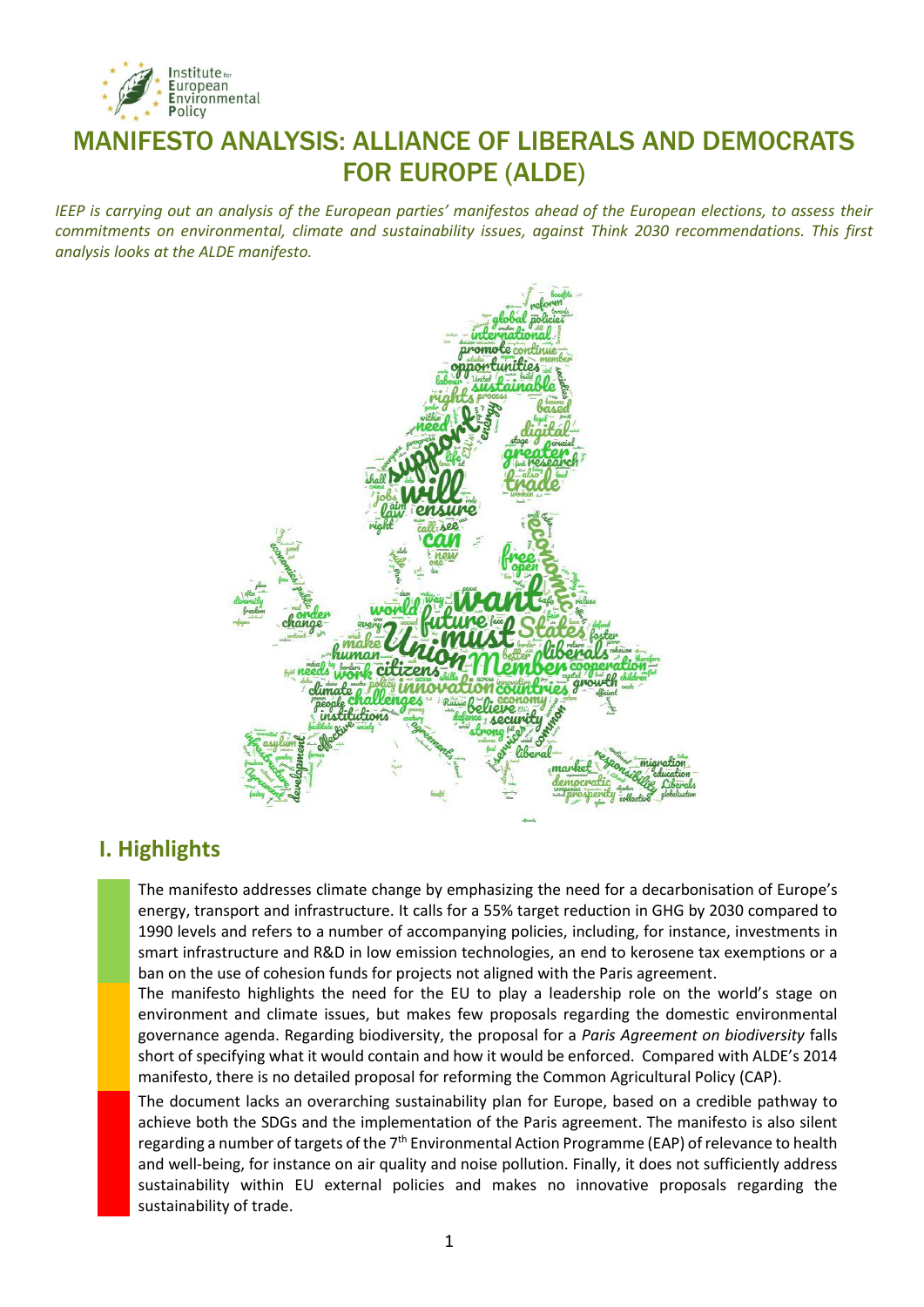

 $\overline{a}$ 

# **II. How prominent is the environment within the manifesto?**

No title in the manifesto directly refers to environmental actions, however reference is made to a number of environmental issues including climate change, environmental degradation, plastics, energy, healthy planet, resource efficiency, carbon neutrality, smart mobility, sustainable growth, nature or agriculture, health and food systems. The manifesto also mentions the global role the EU should have on such issues, and seeks to align measures with the Paris Agreement and the SDGs.

World cloud analysis<sup>1</sup> of the ALDE manifesto text confirms the alignment to the central values of this political movement. Market and economy-related terms are central (liberals, free, trade, market, labour, economic, innovation, jobs, skills), as well as democracy and EU values (Europe, rights, States, Member, Union, citizens, law, rule). Words related to environmental policy like climate, sustainable and energy are much less prominent.

# **III. Problem analysis, objectives and proposals pertaining to the environment included in the ALDE manifesto**

| <b>Issues</b>         | <b>Problem analysis</b>     | Objectives,<br>principles<br>and<br>targets | <b>Proposals, policies and instruments</b>                            |
|-----------------------|-----------------------------|---------------------------------------------|-----------------------------------------------------------------------|
|                       | <b>Decarbonisation of</b>   | Implementation of the Paris                 | <b>Financial levers:</b>                                              |
|                       | energy, transport and       | Agreement targets and the                   | <b>Budget: Cohesion policy should not</b><br>$\bullet$                |
|                       | infrastructure              | <b>SDGs</b>                                 | support programmes or projects<br>which counter the Paris Agreement   |
|                       | Crucial role of the         | 55% target reduction in GHG                 | Investment: in smart mobility,<br>$\bullet$                           |
|                       | private sector              | by 2030 compared to 1990<br>levels          | cross border and sustainable<br>including<br>infrastructure<br>trans- |
|                       | <b>Misaligned tax</b>       |                                             | European networks; self-driving                                       |
|                       | systems: obsolete           | Carbon neutrality by 2050                   | vehicles; high-speed trains, inland;                                  |
|                       | fuel tax exemptions         |                                             | waterways, rail and intermodal                                        |
|                       |                             | Highly efficient energy sector              | hubs.                                                                 |
|                       | <b>Transport and energy</b> | fully based on renewables                   | Research and development: foster<br>$\bullet$                         |
|                       | as key sectors              |                                             | R&D in low emission technologies,                                     |
| <b>Climate change</b> |                             | <b>Stable framework for</b>                 | infrastructure,<br>clean<br>energy,                                   |
|                       |                             | sustainable investments and<br>finance      | energy efficiency, reduction of<br>emissions<br>in<br>industry<br>and |
|                       |                             |                                             | innovation<br>transport;<br>moves                                     |
|                       |                             | Reduction in industry and                   | towards zero-emission vehicles.                                       |
|                       |                             | transport emissions including               | CAP: Reforming as a step to<br>$\bullet$                              |
|                       |                             | aviation and shipping                       | sustainability<br>goals;<br>greater                                   |
|                       |                             |                                             | transparency and<br>equality in                                       |
|                       |                             |                                             | subsidies payments.                                                   |
|                       |                             | R&D: strengthen knowledge                   |                                                                       |
|                       |                             | economy by investing in R&D                 | <b>Economic</b><br><b>Market</b><br>based<br>and                      |
|                       |                             | reach target of 3% of GDP                   | instruments:                                                          |
|                       |                             | invested in R&D by 2020                     | ETS: Strengthen and cover more<br>$\bullet$                           |
|                       |                             |                                             | sectors including transport                                           |

<sup>&</sup>lt;sup>1</sup> The word cloud analysis has been done based on the text of the manifesto. Words such as Europe, European and Europeans have been removed to produce the image in order to have a clearer idea of the main policy themes covered by the manifesto. The word cloud was generated on https://www.wordclouds.com/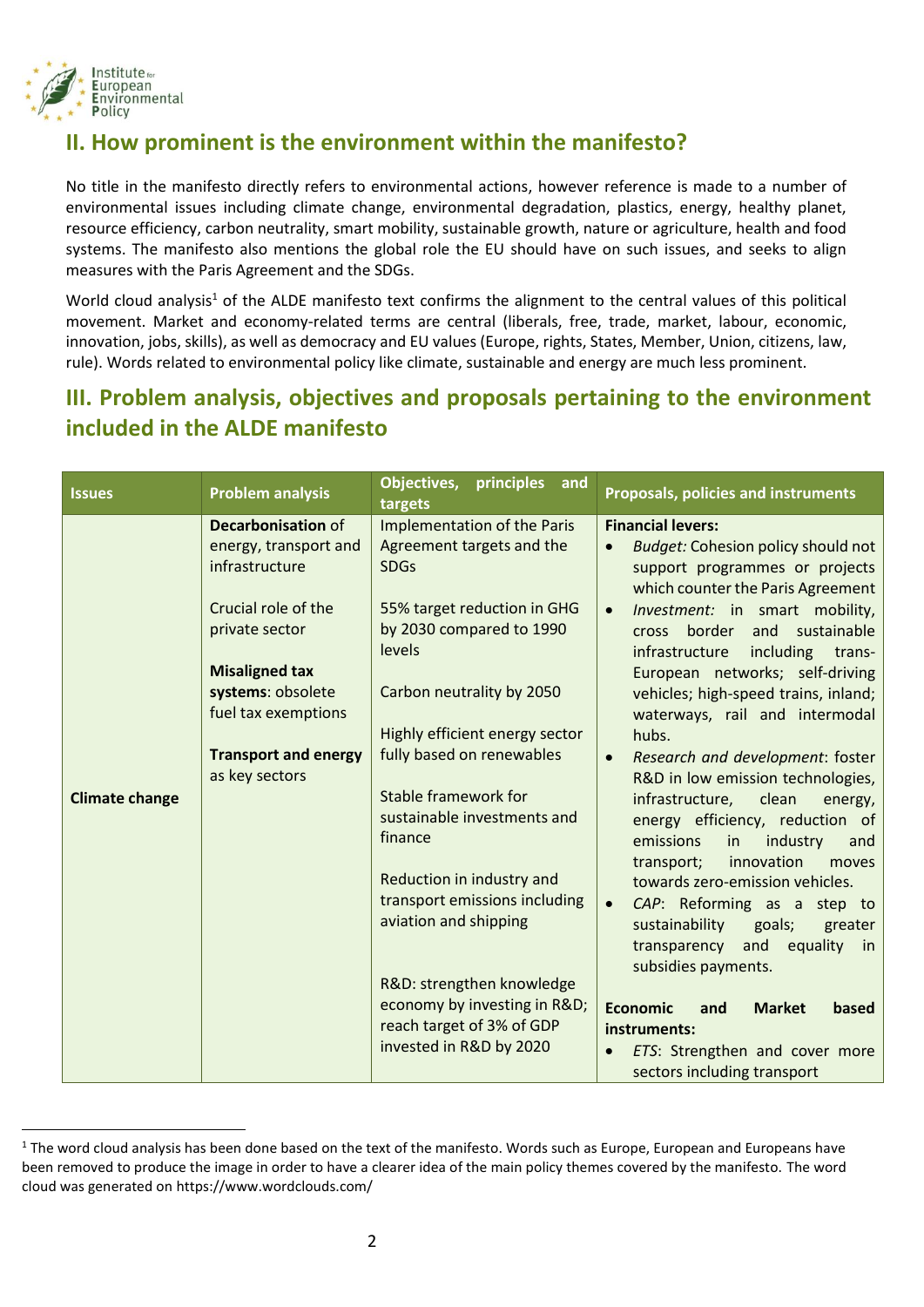

|                                              |                                                                                                                    |                                                                                                                                                        | Taxation: See an end to the<br>obsolete fuel tax exemptions for<br>international aviation by updating<br>the Chicago Convention<br><b>Key policies and regulations:</b><br><b>Complete the Energy Union</b><br>Straighter flight routes in European<br>airspace<br>Competition: end to rail state<br>monopolies |
|----------------------------------------------|--------------------------------------------------------------------------------------------------------------------|--------------------------------------------------------------------------------------------------------------------------------------------------------|-----------------------------------------------------------------------------------------------------------------------------------------------------------------------------------------------------------------------------------------------------------------------------------------------------------------|
| <b>Biodiversity loss</b>                     | Importance of<br>ecosystems for food,<br>air and water                                                             | "Nature knows no border":<br>need for working on nature<br>and environment together                                                                    | International Paris Agreement on<br>biodiversity<br>Establish an economic value for<br>natural capital and ecosystem services                                                                                                                                                                                   |
| <b>Global</b><br>challenges                  | Leadership needed<br>by the EU to set<br>global ambitious<br>targets and increased<br>international<br>cooperation | Fair and sustainable global<br>trade                                                                                                                   | Call on negotiators to preserve several<br>principles including sustainability<br><b>International Paris Agreement on</b><br>biodiversity                                                                                                                                                                       |
| <b>Plastic pollution</b><br>and ocean health | Not described                                                                                                      | <b>Resource-efficient</b><br>circular<br>economy                                                                                                       | Not described                                                                                                                                                                                                                                                                                                   |
| Health/food<br>systems                       | <b>Issues of food</b><br>security and<br>antimicrobial<br>resistance                                               | Promotion of alternative and<br>environmentally friendly<br>agricultural methods.<br>Opposition to a<br>"renationalisation of<br>agricultural policy". | Call for a reform of the Common<br>Agricultural Policy as an essential step<br>to reach sustainability.                                                                                                                                                                                                         |

## **III. Comparative analysis**

We based our analysis on the following dimensions:

- Is the environment higher on the agenda than before?
- Are there references to existing key international commitments?
- Are recommendations aligned to Europe's existing environmental strategy?
- Have lessons from the most recent evaluations been taken into account?
- How do they compare with recommendations from European environmental experts?

#### **Comparison with 2014 Manifesto**

The 2019 ALDE manifesto contains a greater emphasis on climate change than in 2014, including more specific set of proposals on this issue, with a particular focus on the **decarbonisation of transport**. There is **less emphasis on the CAP** compared with than in 2014, which set out some ambitious and specific reform agenda. In 2019, the manifesto mentions plans of a 'substantial reform and rethink of agricultural subsidies', recognising the CAP as 'an essential step to [achieving] sustainability goals.'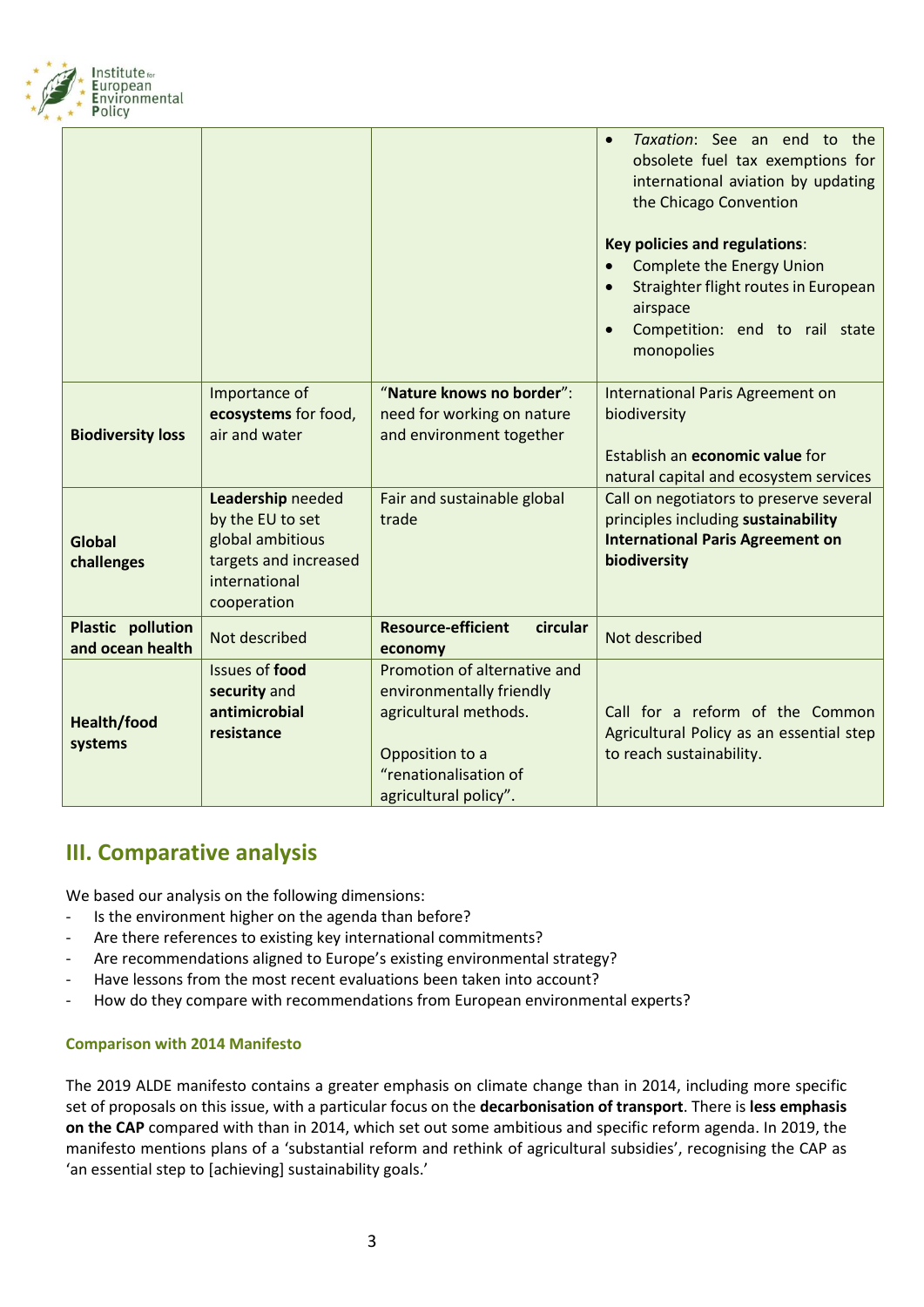

#### **Comparison with international commitments**

The manifesto includes recommendations aligned with the **Paris Agreement**. It lays out elements for the implementation of the Paris Agreement targets and contains a target of 55% target reduction in **greenhouse gas emissions** by 2030 compared to 1990 levels and **carbon neutrality** by 2050. **SDGs** are mentioned alongside the Paris Agreement targets and the global role the EU should take on setting global environmental and sustainability targets. The targets are taken as a whole and the focus seems to be more on the Paris Agreement, with **no clear or specific strategy for the SDGs**. The Energy Union is presented as the step towards those targets, as well as increasing research and development in low emission technologies. While there is no reference made to the UN Convention on Biological Diversity, there is instead a **proposal for a Paris Agreement of biodiversity**. It would be interesting to have a clearer idea of what would be in a new biodiversity agreement, how it would build on existing commitments like the Aichi targets, and what ALDE think would make it more likely to be enforced in practice than the current CBD. For instance, the **Think2030 paper on** *valuing biodiversity and halting its decline by 2030* asks for better implementation and delivery mechanisms, as well as making biodiversity conservation a more inclusive movement for citizens and other stakeholders.

#### **Comparison with 7th Environmental Action Programme evaluation (2018)**

Regarding the link between the manifesto and the  $7<sup>th</sup>$  EAP, there is no strong emphasis on the need to protect, conserve and enhance the Union's **natural capital**. The manifesto does not make reference to the need to **safeguard** the Union's citizens from **environment-related pressures** and risks to health and wellbeing. It makes reference to one of the four enablers contained in the 7th EAP, related to making more and wiser **investment** for environment and climate policy. There is however no reference to the issue of better **implementation** of legislation as well as ensuring better **information** by improving the knowledge base. The full **integration** of environmental requirements and considerations into other policies is also lacking in the manifesto. It refers to one of the two additional horizontal priority objectives, which intends to help the Union **address international environmental** and **climate challenges more effectively.** There is however no mention of the need to **make** the Union's **cities more sustainable**.

Progress on meeting the 2020 goals set in the 7<sup>th</sup> EAP has been evaluated in the **EEA Environmental indicator** [report 2018](https://www.eea.europa.eu/publications/environmental-indicator-report-2018) in support to the monitoring of the  $7<sup>th</sup>$  EAP. In the following table, targets seen as unlikely to be met by the EU have been listed, and we have looked whether they were mentioned by the ALDE manifesto.

| Environmental objectives unlikely to be met by 2020 (EEA, 2018) | Commitment/mention in the<br><b>ALDE</b> manifesto |
|-----------------------------------------------------------------|----------------------------------------------------|
| Exposure of terrestrial ecosystems to eutrophication due to air | <b>Not mentioned</b>                               |
| Pollution                                                       |                                                    |
| Gross nutrient balance on agricultural land: nitrogen           | <b>Not mentioned</b>                               |
| Land take                                                       | <b>Not mentioned</b>                               |
| Status of marine fish and shellfish in European seas            | <b>Not mentioned</b>                               |
| Abundance and distribution of selected species                  | biodiversity<br>Nature and                         |
| Species of European interest                                    | protection mentioned without                       |
| Habitats of European interest                                   | proposal                                           |
| Status of surface waters                                        | <b>Not mentioned</b>                               |
| Greenhouse gas emissions from transport                         | Proposals for decarbonisation                      |
| Animal product consumption                                      | <b>Antimicrobial resistance</b>                    |
| Share of environmental and labour taxes in total tax revenues   | ETS scheme and obsolete fuel                       |
|                                                                 | tax exemptions                                     |
| Exceedance of air quality standards in urban areas              | <b>Mentioned without proposal</b>                  |
| Exposure to environmental noise                                 | <b>Not mentioned</b>                               |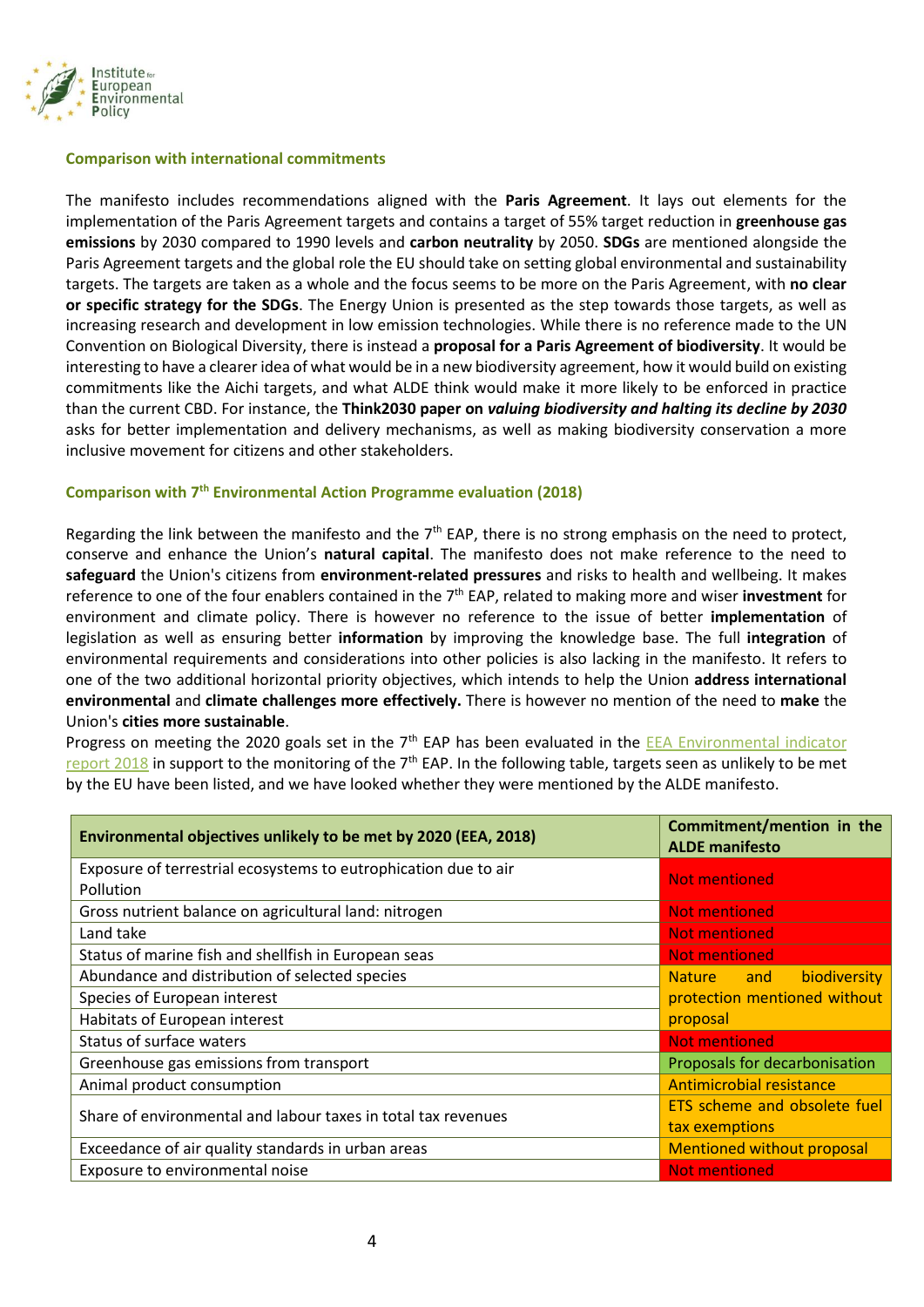

#### **Comparison with Think2030**

The Think 2030 platform listed 30 key recommendations for 2030, divided into five main areas: Governance 2030, Prosperity 2030, Wellbeing 2030, Nature 2030 and Peace and Security 2030. The following table assesses links between the manifesto and the 30 key recommendations.

| Governance 2030            | No mention of the need for a coherent plan for sustainability as part of a post-2020<br>$\bullet$<br>strategy<br>No reference to key environmental governance issues such as policy-science<br>$\bullet$<br>interface, subsidiarity, implementation and access to justice or mainstreaming<br>environmental issues within the semester process.<br>Reference to the need for multi-level governance including need to "reevaluate and<br>$\bullet$<br>renegotiate the division of responsibilities" based on simplification and subsidiarity.                                                                                                                                                                                                                                                                                                                                                                                                    |
|----------------------------|--------------------------------------------------------------------------------------------------------------------------------------------------------------------------------------------------------------------------------------------------------------------------------------------------------------------------------------------------------------------------------------------------------------------------------------------------------------------------------------------------------------------------------------------------------------------------------------------------------------------------------------------------------------------------------------------------------------------------------------------------------------------------------------------------------------------------------------------------------------------------------------------------------------------------------------------------|
| Prosperity 2030            | Focus on decarbonisation, with a range of proposals focusing on energy and<br>$\bullet$<br>transport, mostly using existing instruments or proposing the completion of existing<br>initiatives. Reference to taxation of aviation fuel.<br>Proposal for a reform of the CAP, with a focus on promoting more sustainable<br>$\bullet$<br>production methods, but no reference to consumption-related issues or to the need<br>to remunerate farmers for public goods provision.<br>Some reference to sustainable growth without concrete proposals on greening the<br>$\bullet$<br>macroeconomic and monetary framework of the EU; reference to the need to move<br>to a more resource-efficient, circular economy but no concrete proposals; no<br>reference to sustainable consumption.<br>Mention of the role of the EU budget in avoiding support to projects that would not<br>$\bullet$<br>fit with the EU's climate and energy objectives. |
| Wellbeing 2030             | No reference to health and pollution or the need for a just transition. A reference to<br>$\bullet$<br>the needs of children to live on a healthy planet but without a concrete proposal.                                                                                                                                                                                                                                                                                                                                                                                                                                                                                                                                                                                                                                                                                                                                                        |
| Nature 2030                | Incomplete approach to natural capital: Concrete proposal on biodiversity at the<br>$\bullet$<br>global level but not at the European level. Reference to ocean health but without a<br>proposal; reference on the importance of water but without a proposal; no reference<br>to soil and land degradation; no reference to the bioeconomy.<br>Suggestion to "establish an economic value for natural capital and ecosystem<br>$\bullet$<br>services" is concerning: while it is important to explore the contribution of natural<br>capital and ecosystem services to human welfare and wellbeing, this should be done<br>using a variety of different sustainability indicators and units of measurement.                                                                                                                                                                                                                                     |
| Peace and security<br>2030 | Emphasis overall on global challenges but incomplete approach. While the Paris<br>$\bullet$<br>Agreement, the need for "a Paris agreement on biodiversity", and sustainable trade<br>are mentioned, there are no references to the linkages between Europe's external<br>policies (diplomacy, defense, development) with sustainability.                                                                                                                                                                                                                                                                                                                                                                                                                                                                                                                                                                                                         |